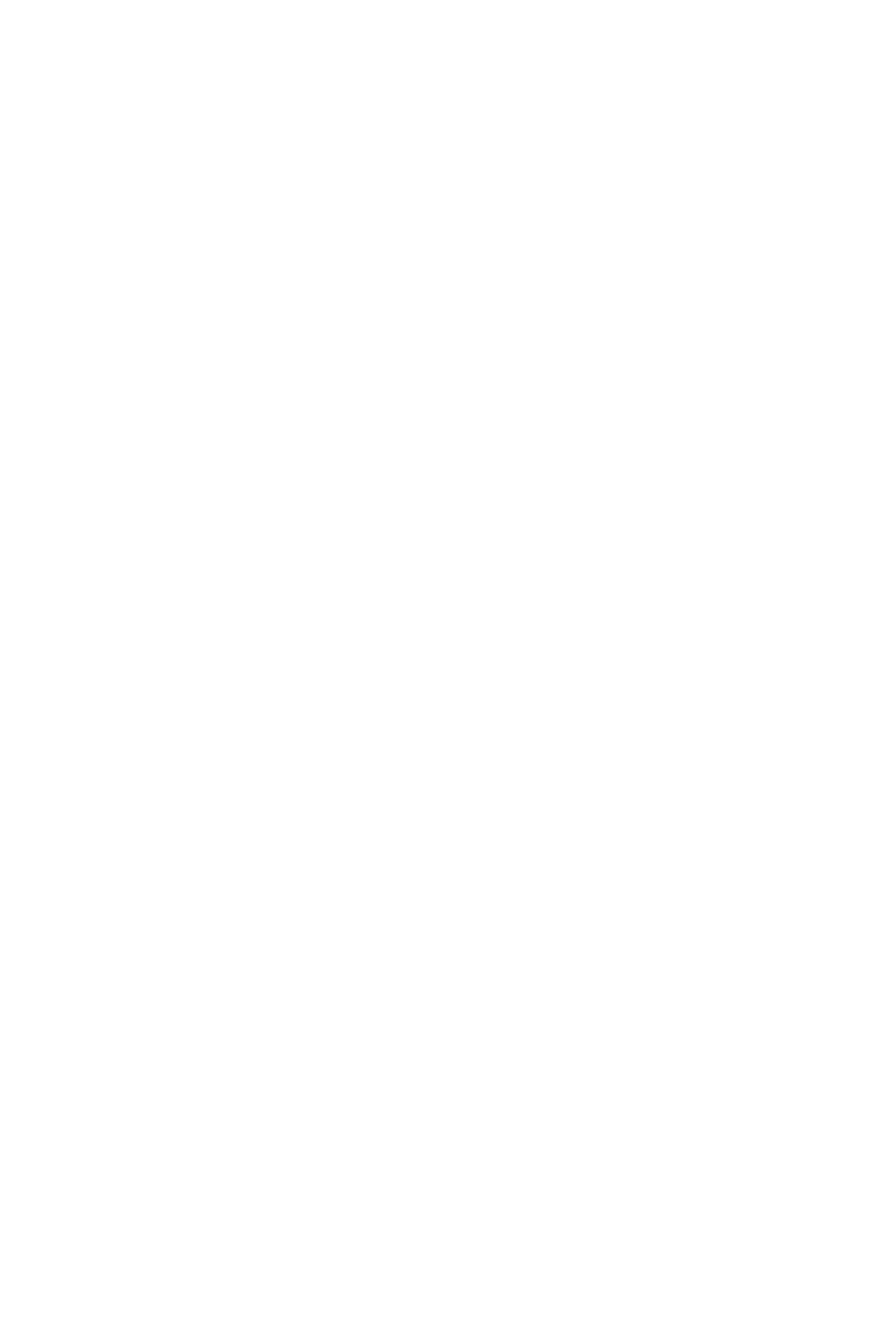# **HELPING THEM HELP THEMSELVES: SUPPORTED ADULT EDUCATION FOR PERSONS LIVING WITH MENTAL ILLNESS**

# **Shanti Fernando**

University of Ontario Institute of Technology, Faculty of Social Science and Humanities

#### **Alyson King**

University of Ontario Institute of Technology, Faculty of Social Science and Humanities

## **Danielle Loney**

University of Ontario Institute of Technology, Faculty of Social Science and Humanities

#### **Abstract**

*This case study of the Ontario Shores Supported Education Program (OSSEP) illustrates the importance of a hospital-based education program for adult learners living with mental illness and its impact on participants' quality of life and hopes for the future. The findings demonstrate that supported education programs catering to the needs of adults living with mental illness have the potential not simply to provide skills for future employment, but more broadly to improve participants' ability to manage daily life, increase self-confidence, and improve rehabilitation efforts. With ongoing cuts to community-based adult education programs, this research indicates the importance of ensuring specialized supported education programs are introduced and maintained for persons living with mental illness. For hospitals like Ontario Shores Centre for Mental Health Sciences, such programs can be an important part of patients' recovery and rehabilitation process.*

#### **Résumé**

*Cette étude de cas du Programme d'éducation assistée (Supported Education Program) d'Ontario Shores (OSSEP) illustre l'importance d'un programme d'éducation en milieu hospitalier pour les apprenants adultes atteints de maladies mentales ainsi que son impact sur la qualité de vie et l'espoir sur l'avenir des participants. Les résultats montrent que les programmes d'éducation assistée répondant aux besoins des adultes atteints de maladies mentales ont le potentiel non seulement d'offrir des compétences pour un emploi éventuel, mais également de développer la capacité des participants à gérer leur vie quotidienne, d'augmenter leur confiance en soi et d'encourager leurs efforts de réadaptation. Avec la réduction en cours du budget des programmes communautaires d'éducation pour les adultes, ce travail indique l'importance* 

> *The Canadian Journal for the Study of Adult Education/ La Revue canadienne pour l'étude de l'éducation des adultes 27,1 November/novembre 2014, 15-28* ISSN1925-993X (online) © Canadian Association for the Study of Adult Education/ L'Association canadienne pour l'étude de l'éducation des adultes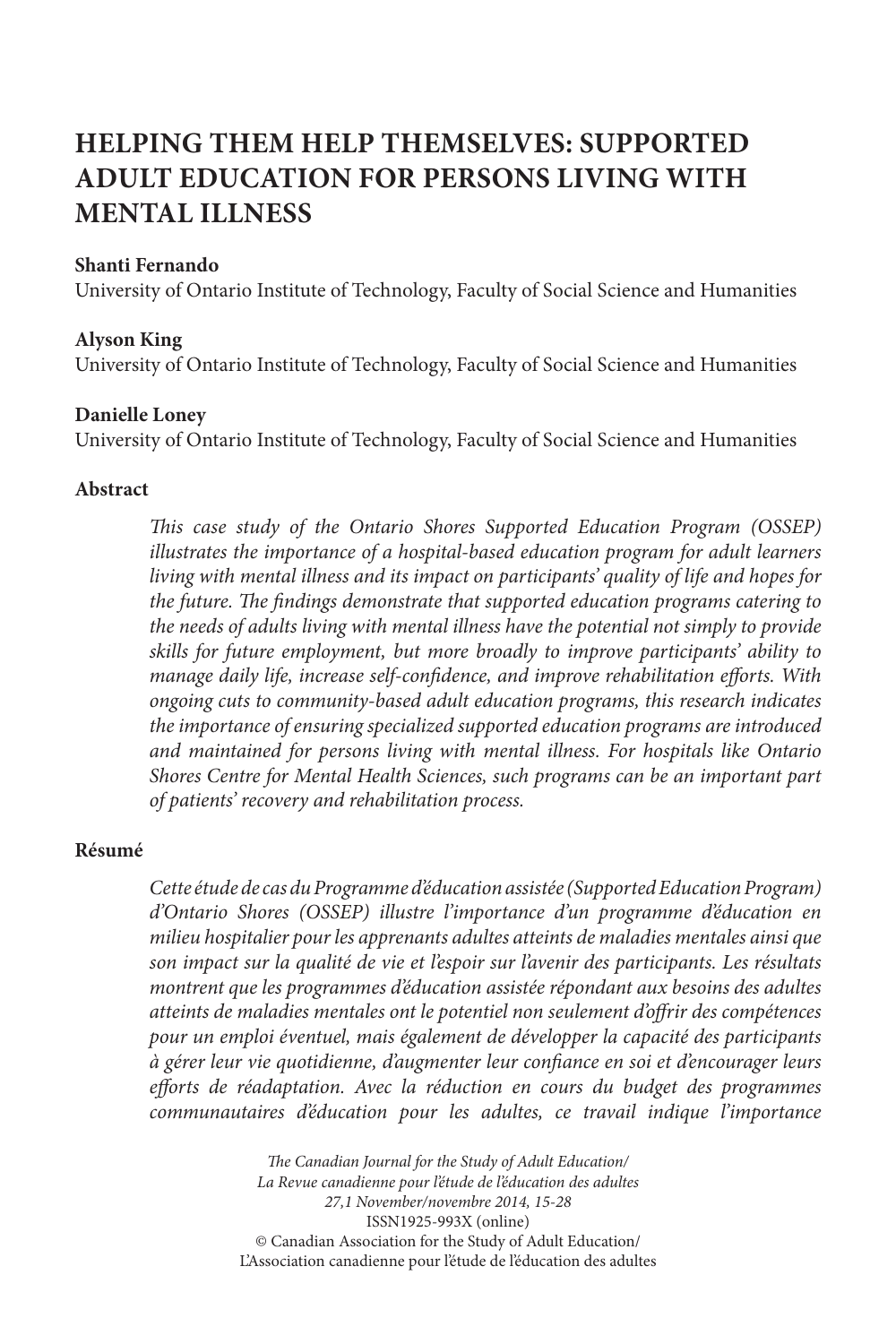# *16 Fernando/King/Loney, "Helping Them Help Themselves"*

*d'assurer l'introduction et le maintien de programmes d'éducation assistée spécialisée au profit des personnes atteintes de maladies mentales. Pour les hôpitaux comme Ontario Shores Centre for Mental Health Sciences, tels programmes peuvent être un constituant important du processus de rétablissement et de réadaptation des patients.*

#### **Introduction**

Using Sen's (1999) concept of capability deprivation as a guiding principle within the transformative learning framework (Mezirow, 1997), our case study investigates the social, economic, and quality-of-life implications of a hospital-based education program for adult learners living with mental illness. We examine the learning experiences of those seeking literacy and essential skills in the supported education program at Ontario Shores Centre for Mental Health Sciences, a public hospital in Whitby, Ontario, providing a range of specialized assessment and treatment services for in-patients and out-patients living with complex and serious mental illness. As part of its vocational rehabilitation service, the hospital offers the Ontario Shores Supported Education Program (OSSEP) for out- and in-patients, 21 years of age and older, in literacy skills, academic upgrading, computer skills, and high school and post-secondary school credits. Grace (2013) argued that lifelong learning for everyone "should be about acknowledging learners' abilities and capacities, nurturing potential and possibilities, building respect and rapport, enhancing access and accommodation, and enabling learning to occur in a range of sites in the home, the workplace and the community" (p. 32). This perspective of lifelong learning fits well with the goals of supported education in general and with OSSEP in particular.

With the onset of psychiatric disorders tending to occur between the ages of 18 and 25 (de Girolamo, Dagani, Purcell, Cocchi, & McGorry, 2012; Kessler, Amminger, et al., 2007), the most common years for finishing high school and pursuing post-secondary education, it is important to consider the best ways in which educational support for adults with mental illness can be designed and provided. In Canada, approximately 10% of the population aged 15 or older report experiencing some form of mental health illness (Centre for Addiction and Mental Health, 2013; Statistics Canada, 2013). Like other disabilities or impairments, mental health disorders are a significant barrier to the successful completion of secondary and post-secondary education (Breslau, Lane, Sampson, & Kessler, 2008; Corrigan, Barr, Driscoll, & Boyle, 2008; Grace, 2013; Kessler, Foster, Saunders, & Stang, 1995; Megivern, Pellerito, & Mowbray, 2003), as well as to attaining and maintaining employment. Since even the most basic service-oriented job often requires at least a high school diploma, without access to education, persons living with mental illness face increased risk of depression, unemployment, homelessness, and suicide (Arbesman & Logsdon, 2011; Soydan, 2004). Grace, among others, argued that holistic adult education is needed not just for economic purposes. We agree, and argue that real access to education for those living with mental illness is important for improved quality of life. While focusing on improved quality of life does not preclude efforts to improve vocational skills, these efforts must be preceded by more general education to support such things as the development of life skills, selfconfidence, and hope for the future. It is the transformative nature of adult education, the roots of supported education, and the need created through current gaps in literacy and basic skills training in Ontario that provide context for OSSEP.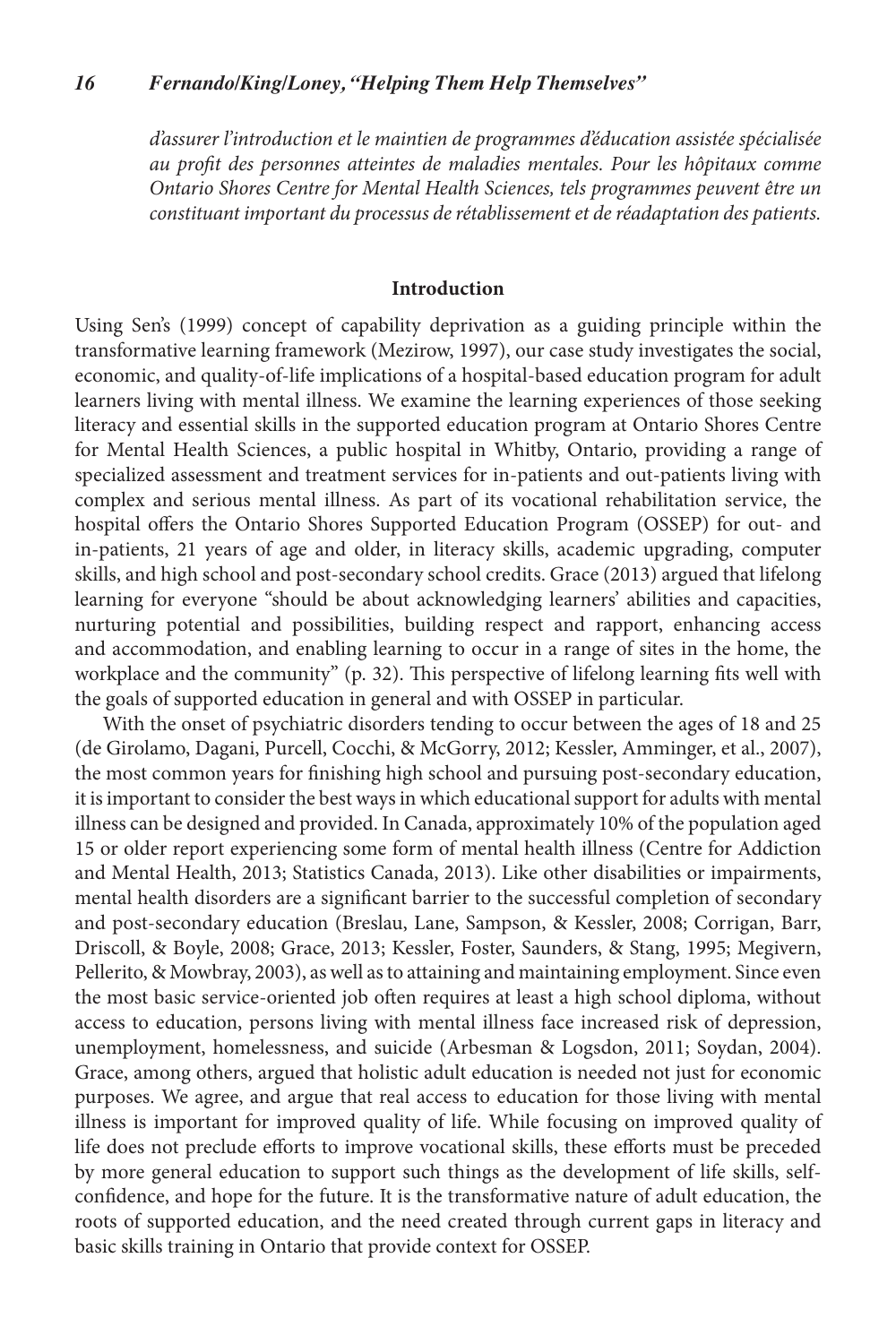# **Context and Background**

According to Mezirow (1997), transformative learning occurs when the "frames of reference" or "structures of assumption" (p. 7) are changed. As a result of their learning experiences within OSSEP, participants may undergo shifts in what Mezirow calls points of view and habits of mind. While habits of mind take much longer to change, changes in points of view are easier to measure and occur more readily. The staff in the supported education program provide opportunities for participants to be exposed to new ideas, points of view, and routines. While the education experienced by adults in most education programs is primarily instrumental in nature, communicative learning also occurs as individuals learn to understand the meaning of what is being taught, including values, purposes, feelings, and beliefs (Mezirow). When students are encouraged to talk about what they are learning, what is being taught and learned is validated. The availability of face-to-face learning opportunities is, therefore, particularly important for those who are vulnerable and need to develop the so-called soft skills of being able to work well with others, communicate effectively, and so on. The identification of goals—why individuals feel they need education—is also important to successful participation and completion of education. These goals may be short-term at first (e.g., learn to read), but long-term thinking (e.g., to qualify as an electrician) is also key to persistence and success.

In terms of the social, economic, and quality-of-life implications of programs such as OSSEP, Sen's (1999) capability deprivation argument provides interesting insights. For many OSSEP participants, their ability to develop their capabilities has been hampered by a lack of education and access to literacy and basic skills training in the past. While poverty is one aspect of capability deprivation, Sen also discussed disability as part of a "coupling" of disadvantage: the difficulty in earning an income is coupled with difficulty in functioning. Mental illness can prevent a learner's growth and development and, ultimately, can create capability poverty as well as income poverty. Indeed, Sen (1999) argued that those who have an illness or disability may require more income than others because of that illness or disability. Sen's (1999) perspective is important for this study, because it not only takes into consideration the functional ability to earn an income, but also encourages attention to the "ends that people have reason to pursue, and, correspondingly, to the freedoms to be able to satisfy these ends" (p. 90). We believe that supported education programs provide one important step toward building those freedoms.

Rooted in American efforts to provide for students with disabilities as required by the 1973 Rehabilitation Act, current supported education programs build on early models of supported education and supported employment (Anthony & Unger, 1991; Soydan, 2004). Beginning in 1984, for example, Boston University's Center for Psychiatric Rehabilitation's classroom-based career education program provided services for those who already had some level of education and were preparing to pursue post-secondary programs (Soydan). Other research has examined supported education programs that help patients to begin or continue post-secondary education (Arbesman & Logsdon, 2011; Gutman, 2008). Many of these programs are designed solely for those who have at least some high school education and who aim to pursue further education (Mowbray, Collins, Bellamy, et al., 2005). With roots in supported employment as part of occupational therapy, most supported education programs have been designed with the ultimate goal of getting a job. Other supported education programs have been tailored to assist students enrolled in vocational certificate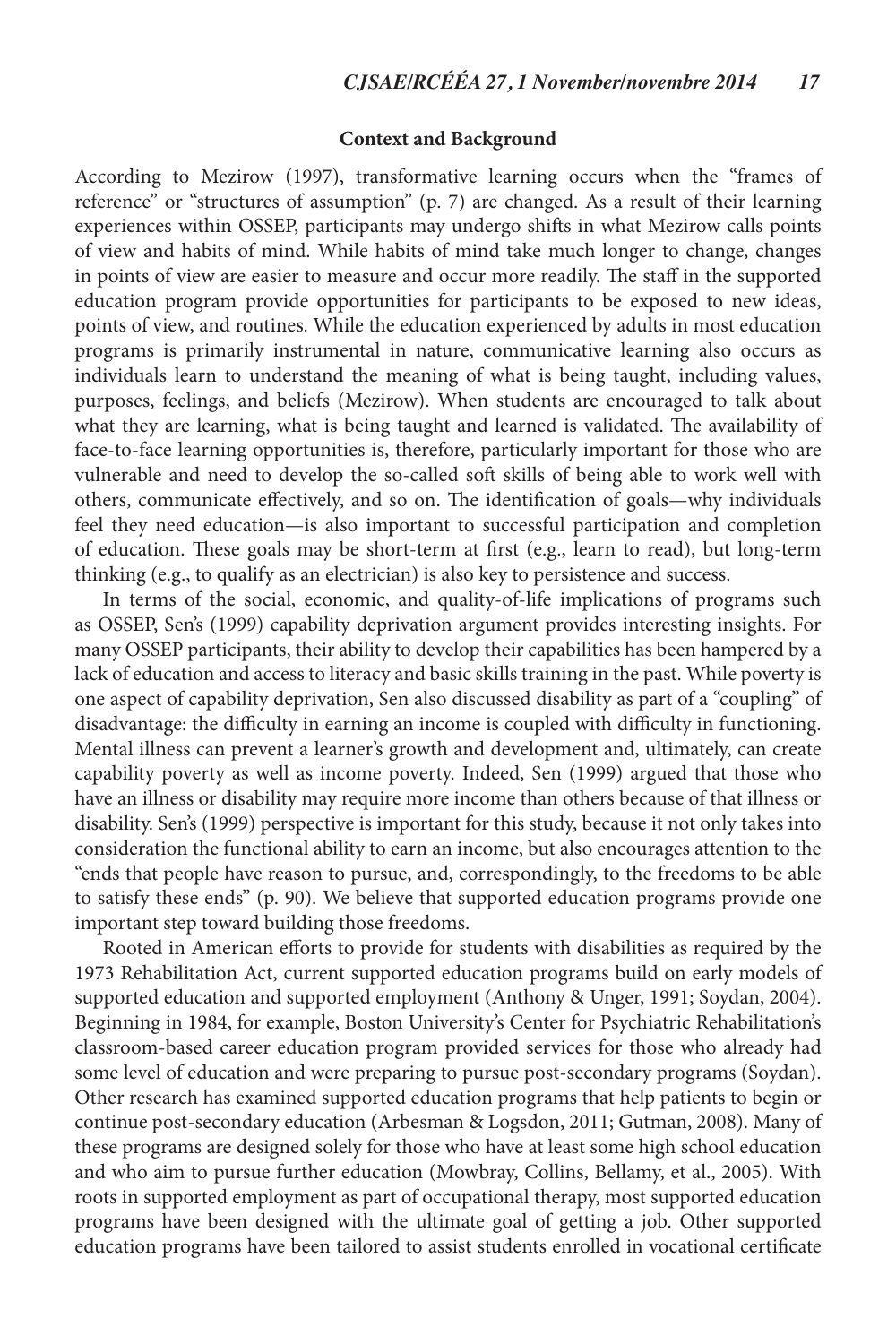courses (e.g., horticulture and hospitality) (Best, Still, & Cameron, 2008). While preparation for integration into the job market is important, we argue that the benefits of supported education to general quality of life, including the ability to manage one's own finances, read for enjoyment, fill out forms, and the like, should also be considered. In other words, supported education programs must include those patients who may not have the goal of attending a post-secondary institution or attaining a job that requires that level of education. Access to education benefits persons living with mental illness at the very fundamental level of being able to participate in and enjoy life independently. As previous research has found, participants in supported education programs often experience an identity transformation from patient to student, an increase in aspirations, and a sense of personal empowerment (Bellamy & Mowbray, 1998; Corrigan et al., 2008; Hoffmann & Mastrianni, 1993; Isenwater, Lanham, & Thornhill, 2002; Leonard & Bruer, 2007; Mansbach-Kleinfeld, Sasson, Shvarts, & Grinshpoon, 2007; Unger, 1993). The self-confidence felt by participants when they achieve their goals, no matter how big or small, encourages participants to make new goals and to aim higher.

Although much of the published academic research we have so far identified is American, some similar Canadian programs have been noted. For instance, George Brown College in Toronto has several programs under the umbrella name Redirection through Education that cater specifically to adults with mental illness who want to return to school, work, training, or other "productive" activities in the community (George Brown College, 2014; Gilbert, Heximer, Jaxon, & Bellamy, 2004). Such programs are important given that Mowbray, Collins, and Bybee (1999) found that participants in group or class settings of supported education programs were more likely to succeed than those who attempted to pursue education on their own. In addition to success in education, the participants in group or class settings experienced positive changes in self-perception, self-esteem, social adjustment, and functioning (Mowbray, Collins, & Bybee). A scan of specialized programs at other universities and colleges across Canada showed few programs that specifically provide supported programs for adult students with mental health disorders.

OSSEP is a hospital-based program in Durham Region that caters to some of the most vulnerable people in Canadian society who would otherwise have no access to literacy and basic skills programs. Durham Region has been significantly affected by the lack of accommodation of disability in mainstream community-based adult education and literacy programs. The executive director of the Literacy Network of Durham puts it in perspective:

Most mainstream literacy and basic skills programs lack the resources or expertise to address the needs of diverse student groups. This is most certainly true in the case of learners who struggle with mental health disorders who require specialized classroom accommodations such as frequent breaks, uncrowded working space, and instructor flexibility. Sadly, in the case of funded, quality-assured programming, instructors must narrow their focus to those who are most likely to succeed quickly without requiring any additional supports or services. Mental health institutions that can offer their own literacy and basic skills program are far more adept at delivering the required wrap-around supports and can often deliver instruction without the significant constraints of some learning outcome expectations. (J. Agnew-Kata, personal communication, June 15, 2014)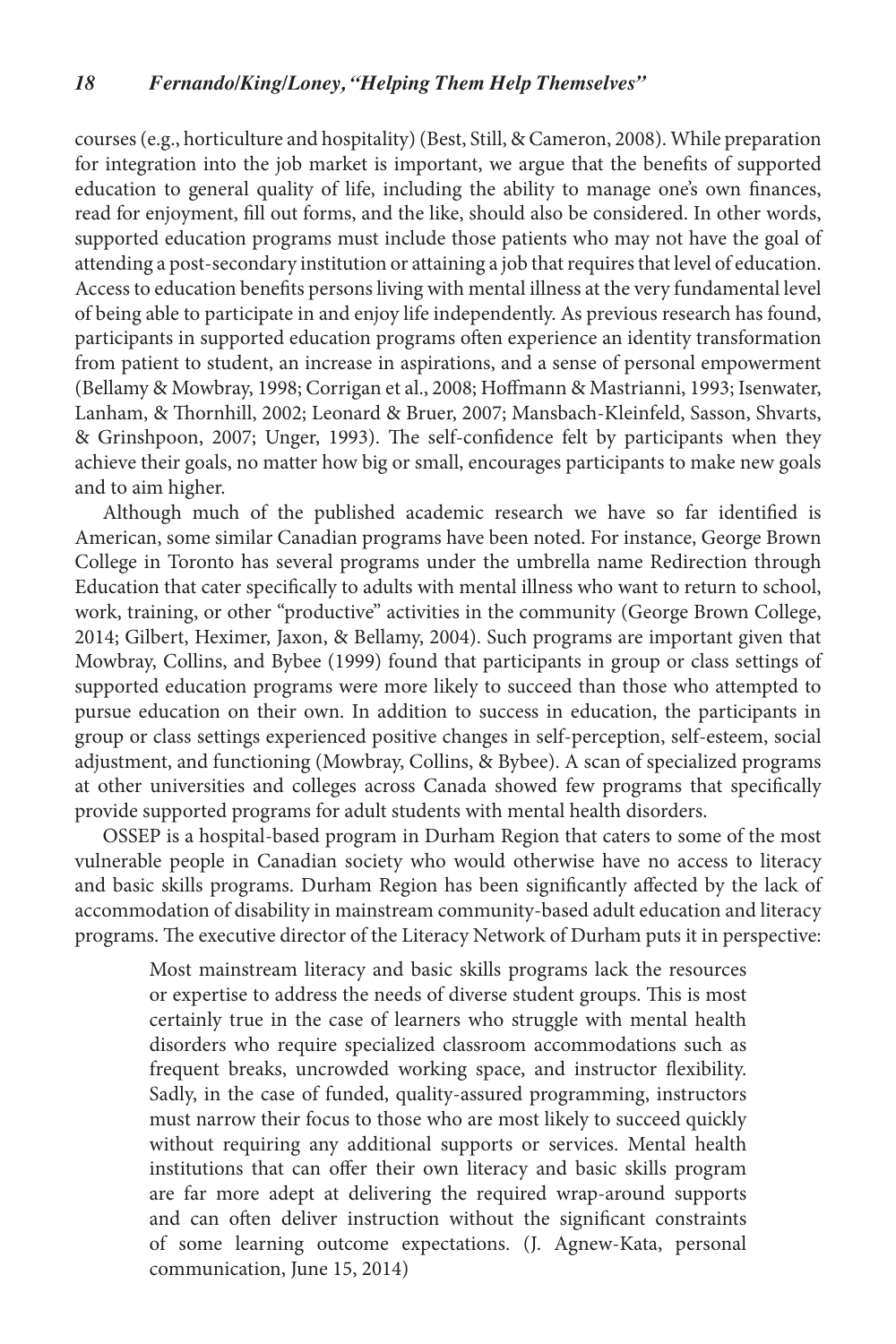Programs like OSSEP are uniquely positioned to meet the needs of those with mental health problems who would be unlikely to be given access to other programs or to succeed in them. Even program participants are aware of their limited opportunities, with some making comments about accessibility such as "I think that this is the only place to access schooling opportunities."

# **OSSEP Design**

OSSEP design follows a psychosocial rehabilitation model, which values normalization, self-determination, support and relationships, hope and recovery, and systems change (Mowbray, 2004) and draws on the choose-get-keep model to empower participants to choose their own goals, work within the program to accomplish them, and keep their student status until their goals are achieved (Mowbray, Collins, Bellamy, et al., 2005; Soydan, 2004). The supported education model provides a strategy to prepare participants to move from being a patient to being a student and empowers them to succeed in a school setting, both of which aid in the recovery and rehabilitation process (Bellamy & Mowbray, 1998; Leonard & Bruer, 2007; Mowbray, Collins, Bellamy, et al., 2005; Soydan, 2004). The rationale of the program is to create a sense of hope for its participants and an understanding of the value of education: "schooling gives meaning and purpose to one's life, resulting in improved self-esteem, increased confidence and a sense of hope" (Huntington, 2013, p. 1). As Wanda Huntington, the OSSEP coordinator, states in the OSSEP summary:

Many of our patients became mentally ill during their natural schooling years and did not complete either their secondary or post-secondary goals. Once they have experienced improved health, within the community or while in the hospital, they look towards a future goal of gainful employment which is augmented by an improved or upgraded educational level. (Huntington, 2013, p. 1)

OSSEP started in 2007 as an aid to rehabilitation and was both small and ad hoc. Since its inception it has become a year-round program with regular hours and a dedicated space within the hospital. ESL training and computer training have been added to the original math, reading, and writing support programs. The staff of five is supported by volunteers and peer tutors who offer individual tutoring-style support for students. Two sessions with about 20 to 25 participants take place daily from 10 a.m. until noon and from 1 p.m. until 3 p.m. Enrolment in the program has grown from seven participants in 2007 to the current total of 65 to 70 regular participants, including both in- and out-patients. This growth has been due, in part, to the transfer of many patients from programs outside of Ontario Shores that have closed, such as the literacy program at Oshawa's John Howard Society.

Our informal and preliminary survey of supported education programs in hospital settings across Canada has shown that OSSEP appears to be fairly unique, with its combination of both upgrading and essential and basic skills training in a hospital setting. This program design is an interesting and important one to study to determine if and how this model could be used in other settings. Of the few supported education programs in hospital settings in Canada, most such programs are located in Ontario. For example, the North Bay Regional Health Centre offers education programming through HOPE (Healing Opportunities Promoting Empowerment) and vocational services. In addition,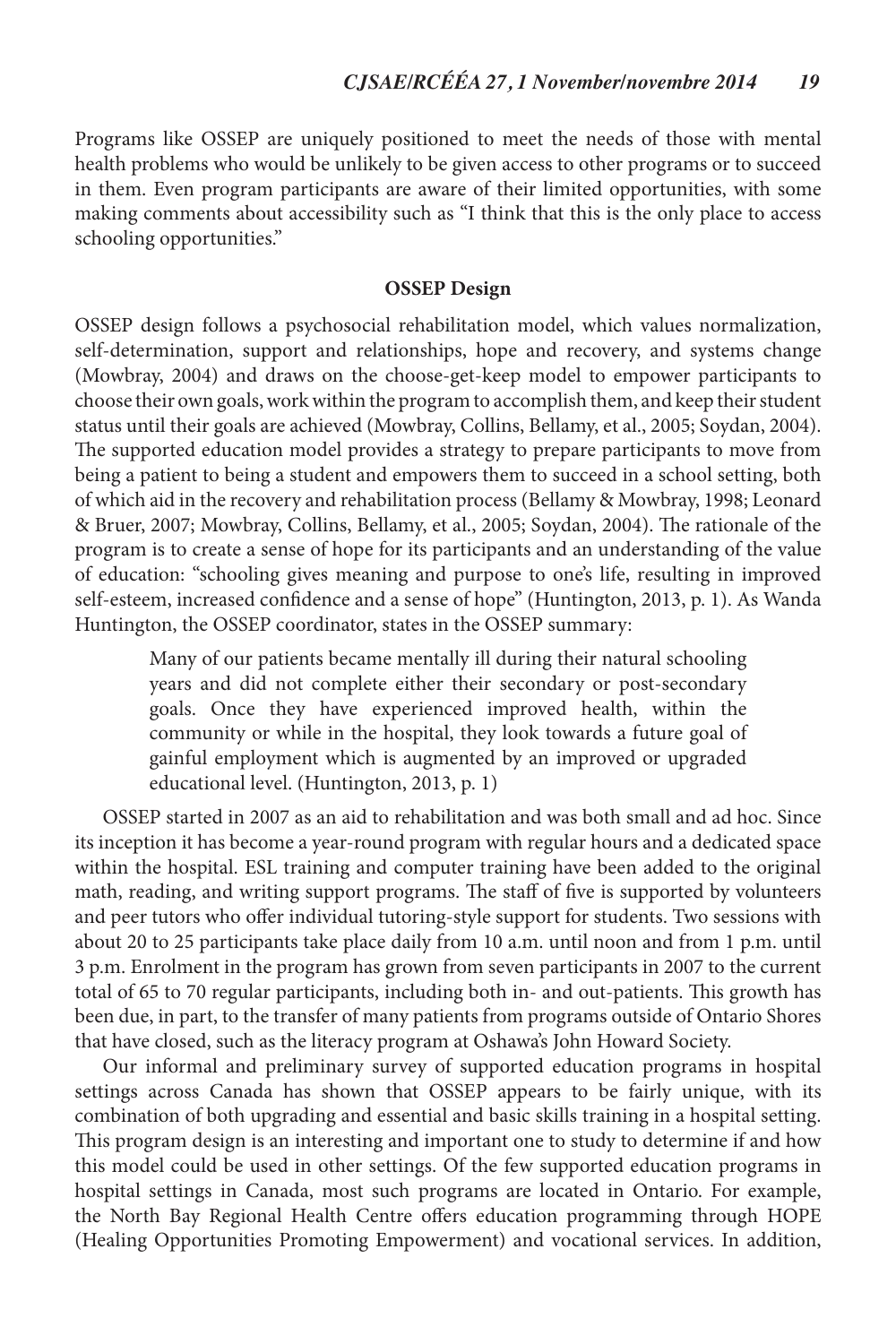the Royal Ottawa Mental Health Centre and the Waypoint Centre for Mental Health Care in Penetanguishene offer tutorial-style educational services. These programs, however, are not as extensive as OSSEP.

Saskatchewan and Manitoba are the two other provinces that have mental health institutions with educational supports similar to OSSEP. In Saskatchewan, the North Battleford Hospital Centre offers programming from basic literacy to GED achievement. Since many clients become ill in their late teens, achieving a GED is a common goal for students in this program; however, the North Battleford program also helps students who wish to pursue post-secondary education. Students can enroll in online post-secondary programs or go to the local community college and return to the Education Centre at North Battleford for support as needed. The program is staffed by one teacher and a teaching assistant. The program runs each day from 9 a.m. to 11 a.m. and 1 p.m. to 4 p.m., with scheduling being as flexible as is needed by students to accommodate the rest of their schedule. As in OSSEP, the students determine their own educational goals.

In Manitoba, the Selkirk Mental Health Centre program also runs on the choose-getkeep model. Through its vocational training program, patients can learn and develop work skills, computer skills, and data entry skills. In addition, students can work toward achieving their GED and explore post-secondary education options. Programming is designed around the needs and abilities of each student and is adapted to student goals, much like OSSEP. When students complete the program, or when they are ready to be reintegrated in the community, there are five community partners with whom students can be placed. The Manitoba program is quite small and ad hoc, as there is only one staff member and no volunteer system. Both the Selkirk and North Battleford programs operate much like OSSEP did in its early days with one staff member. The remaining provinces seem to rely on community groups to provide educational support for adults living with mental illness.

# **Methodology**

Begun in June 2013, this research is part of a two-year SSHRC-funded Insight Development project whose research team includes those with backgrounds in policy, history of education, adult education, and mental health nursing, as well as a literacy assessment specialist who acts as a consultant on the project. We also have the participation of the OSSEP coordinator and the manager of the program, who have both helped inform the project and have welcomed recommendations for improvement of their program framework.

To understand the experiences of the students at OSSEP, we used a mixed-methods approach that simultaneously collected quantitative and qualitative data. In other words, during the interviews we asked some questions that were close-ended to allow us to gather responses that could be quantified (i.e., demographics such as age and sex and self-reported diagnoses and literacy improvements on a scale). During the same interview, we also asked open-ended questions that allowed participants to explain their experiences in their own words; these responses were later transcribed verbatim from the audio recordings. Given the small sample (n=42 students), we used descriptive rather than inferential statistics as well as qualitative theme analysis. We follow a similar mixed-methods study to that of Wittink, Barg, and Gallo (2006), whose study of patients' self-reports of depression, medical condition, and demographics had a quantitative analysis that produced descriptive statistics deepened by semi-structured interviews that yielded a qualitative theme analysis, as did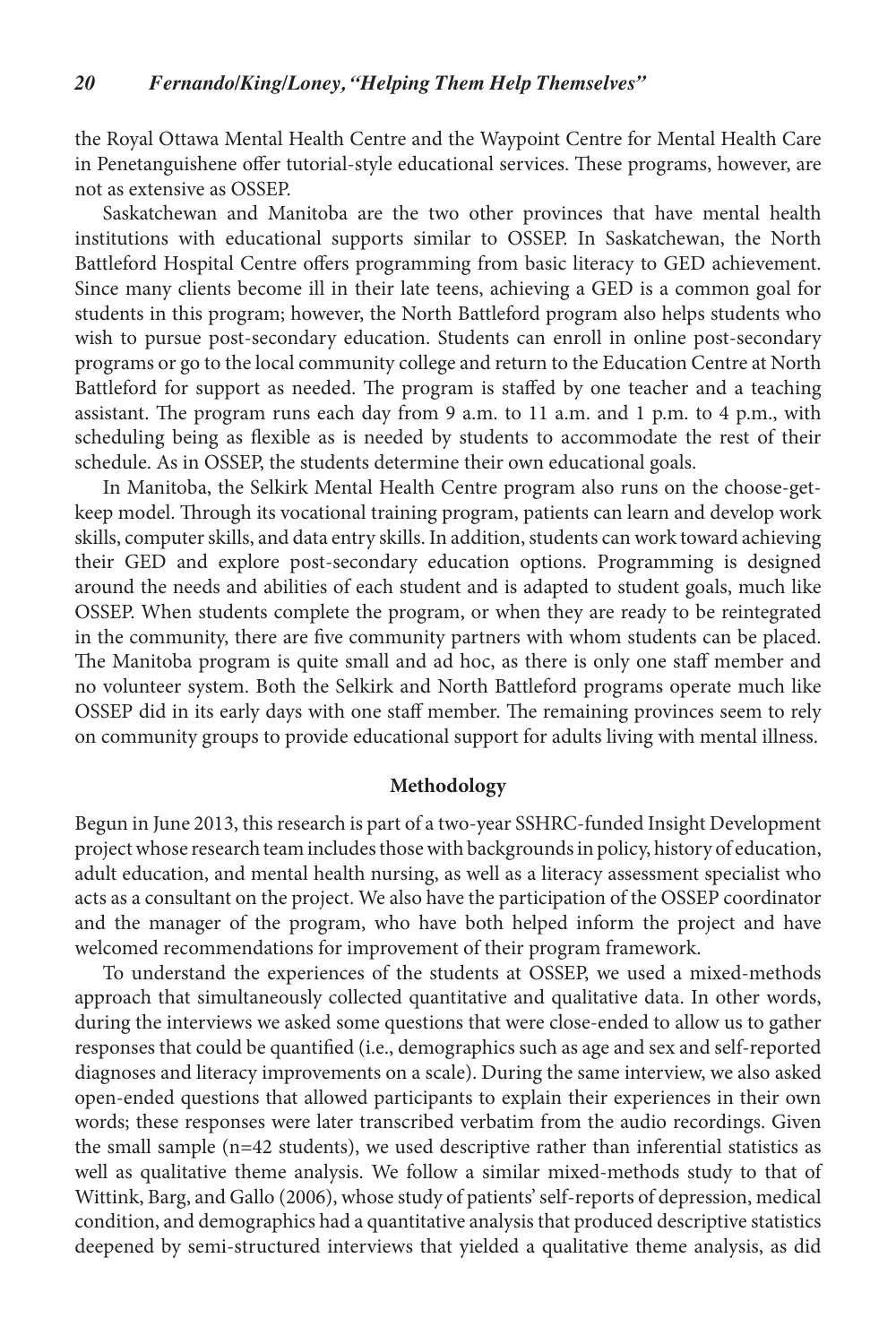ours. Their study also had a relatively small sample size of 48, which precluded inferential statistics, but like ours was still able to gain insight into patient perception of their treatment and those, in their case doctors and in OSSEP's case vocational rehabilitation workers and teachers, that are put in place to help them. The relatively short length of the SSHRC Insight Development Grant and our small sample size also precluded using exploratory or explanatory mixed methods that would require two-stage data collection.

We interviewed participants, staff, and volunteers using an interview guide designed to collect demographic information, experiences in the program, approaches to learning, and quality-of-life indicators. These interviews were held in private rooms; participants were given \$20 honorariums and were allowed to remain anonymous. Given the heightened concern for anonymity and security due to the vulnerability of the population being studied, all data were kept on password-protected, encrypted USB keys and an encrypted external hard drive. Our analysis captured the incidence of opinions, underlying motivations, and trends and themes. Chi-square and gamma analysis revealed the basic relationships between original and improved skills. Basic frequencies and descriptive statistics were run to determine student-scaled self-reported improvements in a number of areas, including math, writing, and reading skills as well as levels of confidence, independence, and social skills. A qualitative theme analysis was conducted by searching the transcripts for themes manually and then using NVivo to look for further themes and frequencies.

#### **Findings**

It gives people the opportunity to pursue an education…I think it is healthy, definitely, to be part of the program, for sure. (OSSEP participant)

Preliminary findings from our first round of interviews revealed several key themes: the value of education, changes in self-awareness and recovery, increased confidence and independence, and continuing stigma. Results also suggest that adult learners acquiring literacy and essential skills have hope, are persistent, and believe in their success: 23.8% reported having reached their general goals of education, while 73.8% believe that they will. Our preliminary results support the finding that education for the mentally ill can increase literacy and numeracy and can be a catalyst for an increase in their quality of life. Education and participation in OSSEP can act as an aid to recovery for most students.

#### *Interview Participant Profile*

The participants or "clients" of the program represent those both living within and outside of the hospital; usually there are 60% in-patients and 40% out-patients. The participants we interviewed (n=42 out of the possible 65 to 70 registered participants) included, of those who disclosed, 42.9% in-patients and 54.8% out-patients, were mostly male (65.2%) and single (89.1%), and ranged in age from 21 to 53 (mean age of 33). These statistics are reflective of the usual student population as reported by OSSEP staff. Of the 30 people who disclosed an ethnic background during their interview, just over a quarter identified as Caucasian (28.3%). Other ethnicities included West Indian (10.9%), African Canadian (6.5%), and South Asian (2.2%). Twelve participants (26.1%) did not disclose, while the remainder included single students who identified as Middle Eastern, East Asian, Aboriginal, or other. In terms of educational background at entrance into OSSEP, 81% had completed at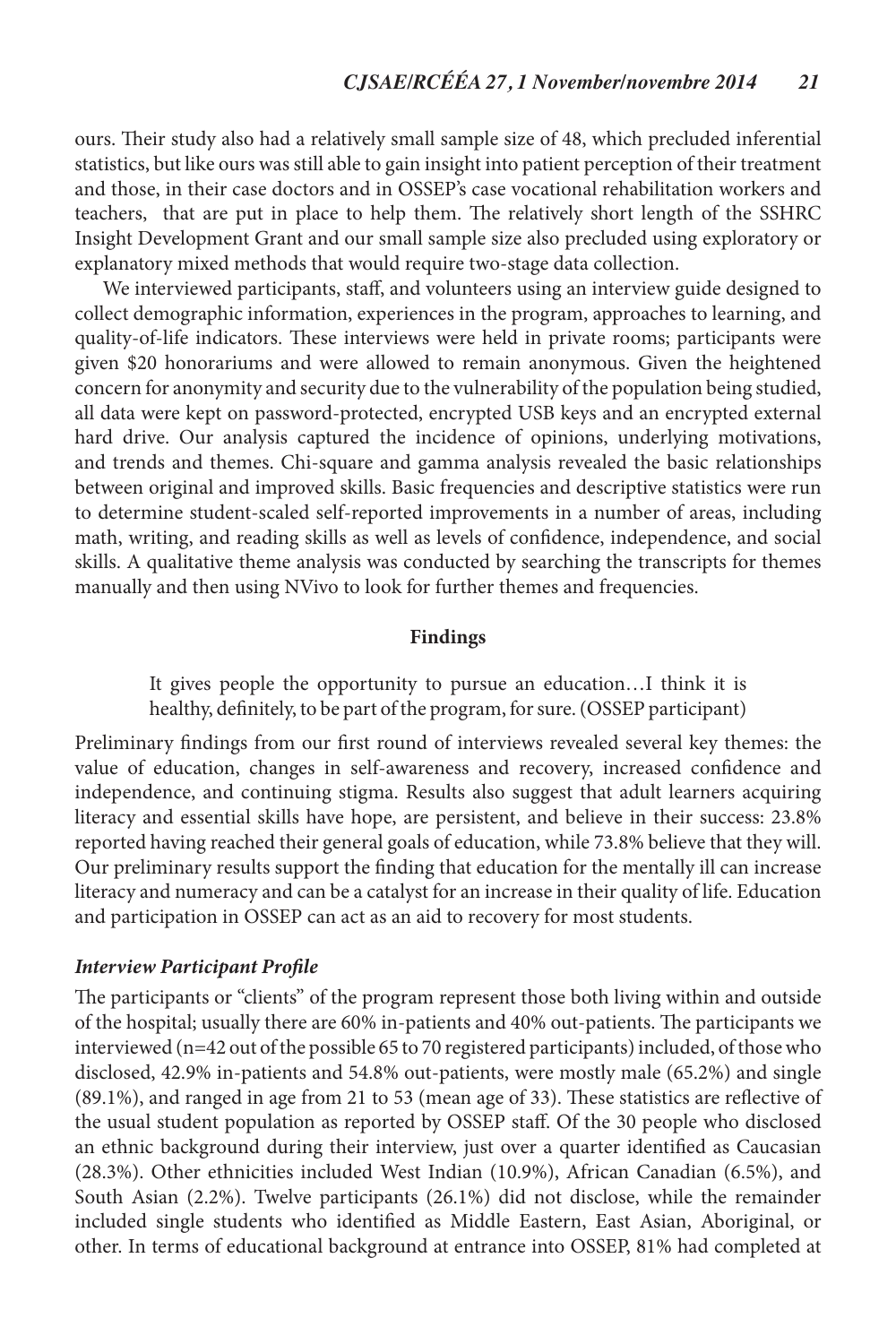least some high school, with Grade 10 being the most frequently completed grade. Seven individuals (15.2%) had completed some college courses and one (2.2%) had taken some university courses. Our results reflect the findings of Corrigan et al. (2008), who found that over a third of their sample of 120 patients had not finished secondary education, while a third had not pursued post-secondary schooling after graduating and only 12% had gone on to complete post-secondary education.

# *Previous Experiences with Education*

I have always been a good student…I got sick and I neglected my school work, I was in high school when I got sick, but I was an A student and A+ student before I got sick, and for instance in biology I got an 85 on the first two tests and I got sick and I started getting 60s. (OSSEP participant)

Friends; friends skipping off all the time. You never thought. Now that I look back, I should have went to school. But then…played around at school. Yeah, I really wish I would have [stayed in school]. It would have been nice. (OSSEP participant)

Participants were asked to talk about their prior educational experiences. For most participants, high school was their highest level of education. While some respondents indicated that they had positive experiences and support in high school prior to attending OSSEP, most had negative previous educational experiences, especially when that education coincided with the onset of their illness. Some indicated that their grades dropped considerably when they began exhibiting symptoms of their illness, while others had to quit school completely. Some participants finished high school and enrolled in college or university before becoming ill and dropping out. Some participants noted that support was available, but they did not take advantage of it or felt school was unnecessary at the time. Many also expressed regret at not making the most of that time because they found it much more difficult to return to school as an adult. Most previous experiences of education have been within what Field (2006) called a "conscripting culture" (as cited in Grace, 2013, p. 131); in Ontario, youth are required to attend school until the age of 18, no matter whether they are engaged in their learning, are bored, or are otherwise challenged. For those living with mental illness, especially if their illness is combined with a learning disability, social pressures and a lack of opportunities and supports often result in a disengagement with education. Such youth are often blamed for their lack of success and, indeed, often internalize this blame, which then carries into their adult years when they encounter precarious employment combined with ongoing mental health challenges.

# *Motivations*

I didn't really have [a goal]. Just to keep my mind occupied, and just to see how much I can do. I've taken so much medication over the years, you know, I just want to see where I am. (OSSEP participant)

Most of the participants had either or both educational (67.4%) and/or vocational (50.0%) goals when they began in OSSEP, but some simply desired some form of mental stimulation and increased self-awareness. Although many had a job as a long- or short-term goal and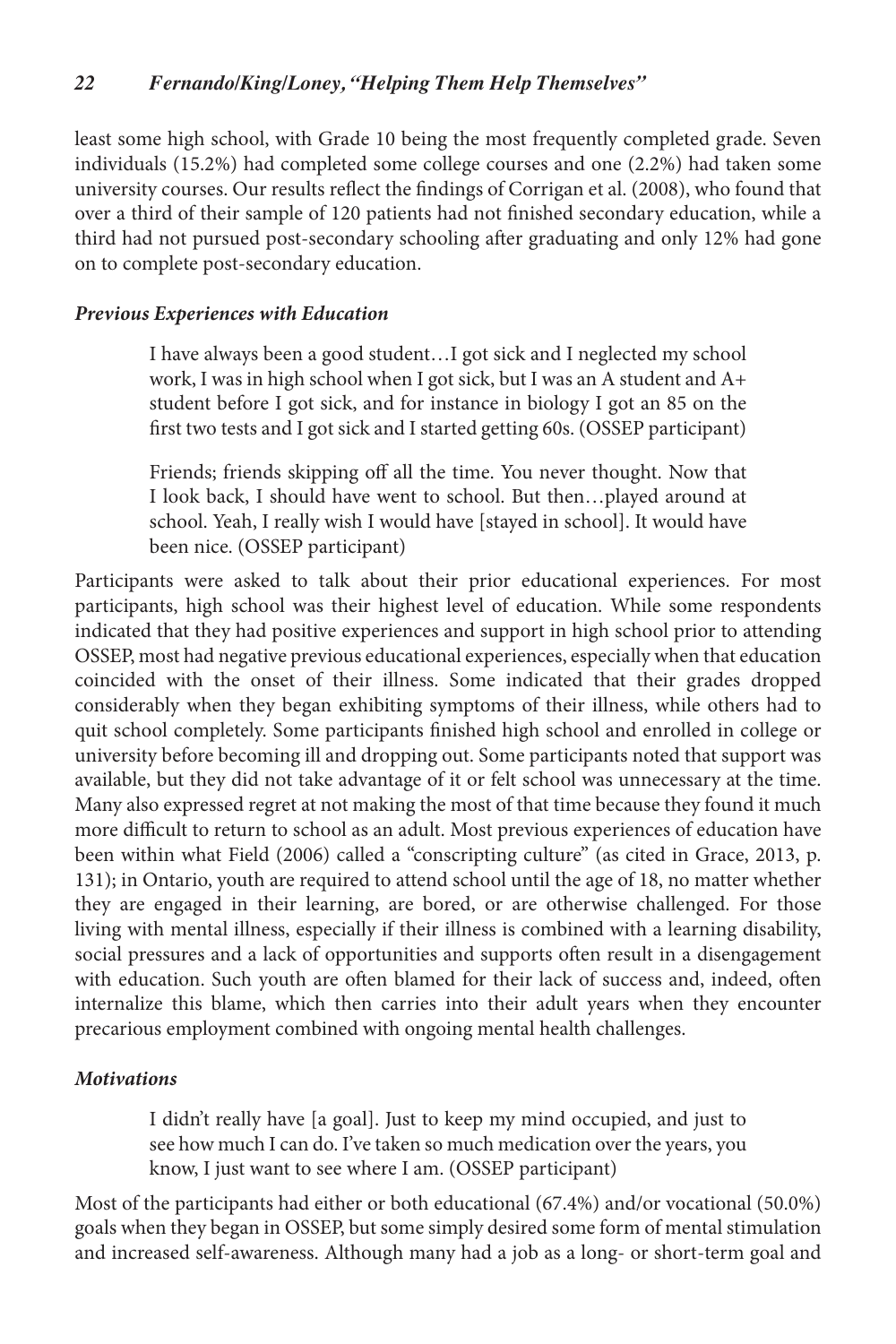may have already been working as a volunteer, others stated that they were not worried about finding work. A few were already working for charitable organizations such as the Salvation Army or at jobs within the hospital as part of their vocational rehabilitation. Many felt confident that they would be able to return to employment such as construction work, with one participant commenting, "there are lots of jobs if you are not picky." A few worried that having a job might reduce their disability pension and they would not be able to afford their medications on top of regular living expenses. This fear is one that is common among adults living with any form of disability (Grace 2013), as is the fear, as one participant commented, that minimum wage employment would lead to temptations to steal or deal drugs.

As Collins, Bybee, and Mowbray (1998) and Corrigan et al. (2008) found, participants in supported education generally desire further education. Corrigan et al. also found that achieving a sense of accomplishment (51.9%), finding employment (47.1%), gaining a sense of pride (46.2%), and interacting with people (41.3%) were all important factors in the decision to take part in a supported education program. These findings reflect ours. For some in OSSEP, there was a general desire to gain more skills and knowledge, improve themselves, be stimulated mentally, develop writing and numeracy skills, become more independent, and develop interpersonal skills. One participant commented on what they hoped to gain as something more indefinable: "I don't know how to describe it, but the feeling of acceptance. The acceptance of being a normal person, you know, like doing things that an everyday person would do, an average person would do in their everyday life. That is a big goal for me." For others, their goals were more specifically vocation-oriented: to begin a landscape business, become a welder or electrician, work as a janitor, become a social worker or law clerk, and so on. Similarly, Megivern et al. (2003) found that although 29% of their respondents cited career goals as a reason for pursuing higher education, 71% claimed that a desire to learn was their motivation.

#### *Barriers*

At first I was a bit afraid of a school environment, so I had to be a little bit encouraged to come here, and so with her encouragement I did come and I haven't regretted it at all. (OSSEP participant)

An underlying barrier to education for most participants was fear generated by a number of different personal issues, including mental health problems, learning disabilities, social isolation, and medication. Many of the participants identified more than one barrier to education. Not surprisingly, the most commonly identified barrier to education was mental illness (52.2%). This was followed by a learning disability (34.8%), social isolation (30.4%), medication (23.9%), lack of access to a program (19.6%), problems with an instructor or instruction (19.6%), language (10.9%), culture (4.3%), and other (19.6%). In addition, participants focused on lack of motivation, not understanding their mental illness at onset, anxiety about learning, and lack of support from family and friends as contributing factors preventing the completion of high school and further education. These findings affirm the importance of providing accessible and supported education programs for those living with mental illness. A main focus of OSSEP is to create a supportive and safe environment for learning and to combat any fears that participants may have.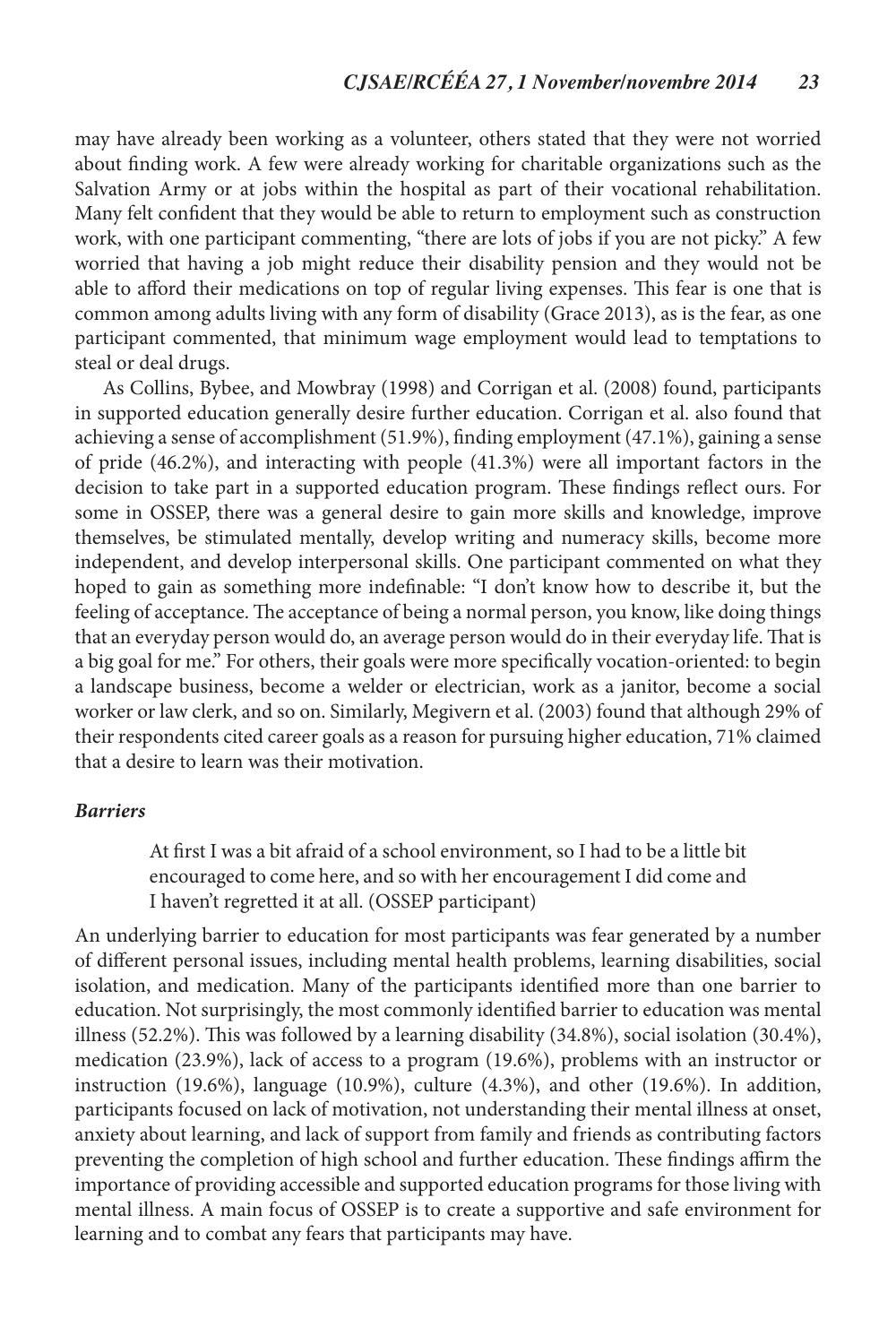# *Impacts of the Program*

I have a hard time public speaking. And last year, [a staff member] invited me to, not a conference, but a meeting, and I had to speak in front of a crowd of people. And she asked me to write something about how schooling helped me, and I had to share a bit of my story in front of everyone, so it took a bit of courage. (OSSEP participant)

I feel more positive. I feel more positive about myself. (OSSEP participant)

For many participants, finding success in OSSEP has improved confidence both in their ability to learn and in life generally. Sometimes it was simply gaining awareness that they were not alone in dealing with mental illness and struggling to learn—the knowledge that others face similar challenges made a difference to them. Being on a schedule and having a plan for the day (e.g., to attend OSSEP sessions) gave meaning and shape to daily life and a reason to get out of bed in the morning. The feeling of increased self-confidence and purpose often led to more ambitious goals of further education or training for a specific vocation (e.g., electrician, social worker, personal support worker). That confidence, for one participant, resulted in being able to speak publicly in front of a large group: "I have even spoken at the lecture hall on graduation day, or Education Celebration. That would not have been possible five years ago, it wouldn't have happened." Another commented that s/he no longer "feels like a dummy" or left out in conversations. Yet another participant believed that her/his improved confidence has affected other areas of her/his life: "It makes you a better person at work, because you have full confidence in the things you say and sound smarter if you use proper English."

After participating in OSSEP, the changes in learning (as identified by respondents) ranged from improved literacy and numeracy to new interests in reading and a desire to learn. The group structure was noted by some as providing a sense of positive-ness that helped in building problem-solving skills and in avoiding feelings of frustration. When participants discussed the impact of OSSEP, the sense of pride in their accomplishments was clear, especially in learning basic skills such as math, reading, and writing. Some participant comments, such as "Changes in my learning? I was actually learning in math!" and "I was learning in one day what would have taken me three weeks to learn," show their enhanced learning and their awareness of their progression. There were self-reported improvements in various skills, including 38.1% of students reporting improved reading skills, 38.1% reporting improved writing skills, and 31.7% reporting improved math skills. Given these self-reported statistics, we are preparing new learning checklists in these three areas to improve the ability of students to track their progress. We believe that by working with the program administrators to make improvements in OSSEP assessment tools, tutor training methods, and other resources, these rates of improvement will continue to increase.

Overall, most participants felt that the program was a positive experience that has provided an encouraging and affirmative learning space for students. This positive attitude among participants, as well as the staff and volunteers, is important. It not only encourages participants to return each day, but also allows the opportunity for rapport between staff, volunteers, and participants to grow. A strong rapport with staff and volunteers is an important part of keeping participants engaged in the program. A few participants indicated that they attended OSSEP because of one instructor who previously worked in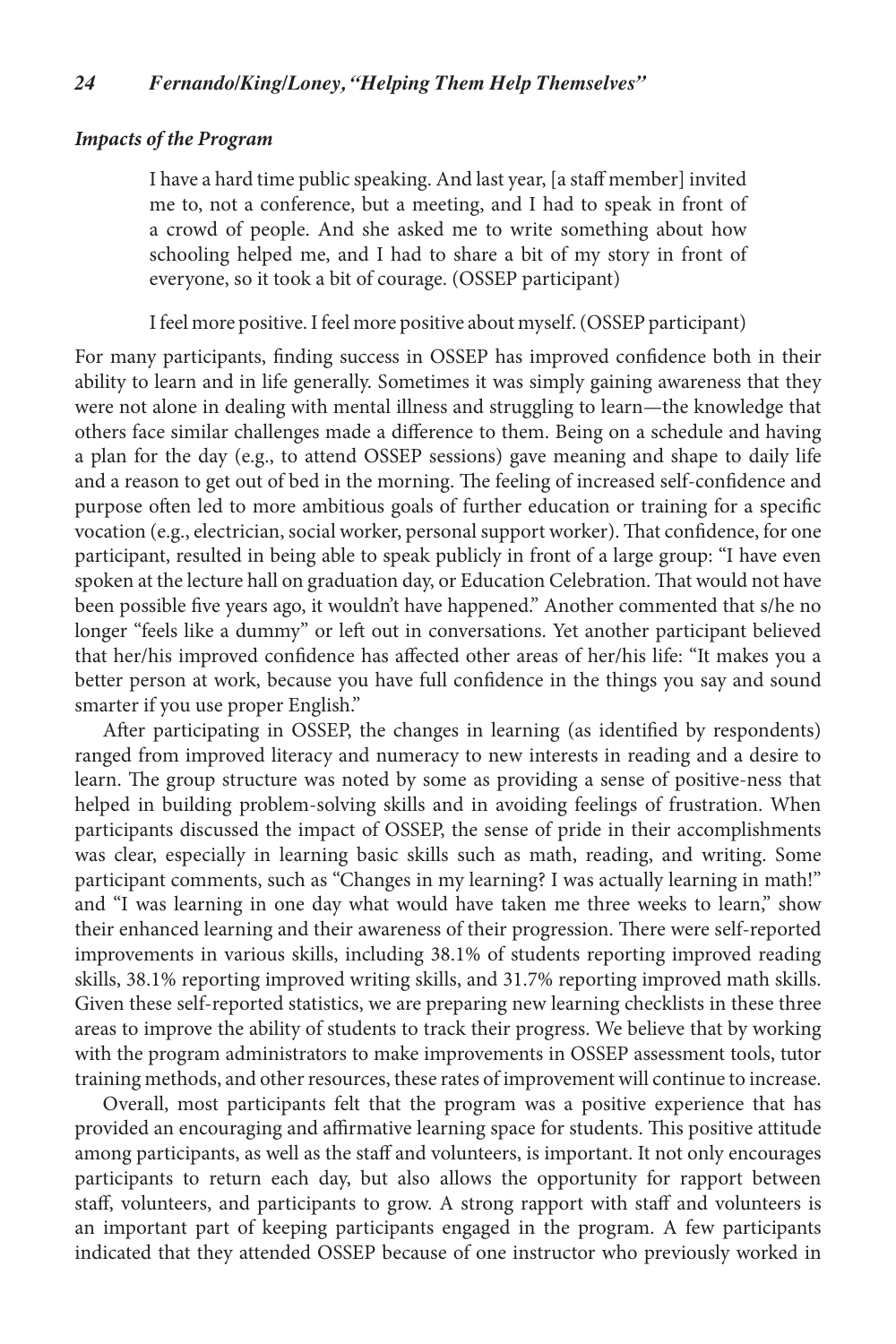another program outside of the hospital. Another participant commented that s/he missed working with an employee who was no longer at OSSEP. Although not every participant interviewed had a positive experience with all staff members, the majority believed that the staff and volunteers were friendly, patient, and understanding. Indeed, the most common complaints included that the program was not offered for enough hours each day, the space could get too crowded, more staff or volunteers were needed, and better resources (such as computers and Wi-Fi) were required. For out-patients, the distant location of the hospital made it difficult to attend the program regularly.

# **Discussion and Conclusion**

I think that there should be more centres like this that are open for people that don't just have mental health problems or other abilities that they are lacking, that they need help with, or maybe there should be more of these places than there are [that are] easier to get to, because this place is pretty far. (OSSEP participant)

Our early findings about OSSEP's impact suggest that it can provide a model for other programs, not just in Durham Region but across Canada. It is a program designed to support adult students living with mental illness in their goal paths, which may include employment goals, the primary focus of most programs in mental health hospitals, as well as broader educational goals. Gutman (2008) and Gutman, Kerner, Zombek, Dulek, and Ramsey (2009) found that participants in supported education were more likely to enrol in post-secondary programs than those who did not take part in supported education. Gutman et al. (2009) noted that some factors unrelated to the program also affected the success of participants. Having a stable residence and regular attendance positively influenced success, while inconsistent medication and moderate child care responsibilities negatively influenced success. The influence of child care responsibilities may suggest that child care assistance may be beneficial to pursuing education. Similarly, Hoffmann and Mastrianni (1993) found that supported education encouraged young adults to return to school and to maintain a student identity.

Our findings are limited by the fact that any changes in education levels, confidence, skills, and so on, are self-reported. Given the nature of many mental illnesses, such perceptions may not be very accurate. However, we believe that even the perception of self-improvement may help in building confidence, providing hope, and improving participants' quality of life. Here, the guidance of staff is essential in ensuring that participants pursue activities appropriate to their actual abilities without undermining that hope and confidence. This broader view of the transformative nature of education for persons living with mental illness shifts the usual focus of supported education from being solely vocationally oriented to being more holistic and aimed at improving overall quality of life.

Supported education programs that were not specifically directed toward enrolment in post-secondary institutions include clubhouse models that offer adult and basic education programs, as well as GED and high school courses (Holter & Paul, 2004; Mowbray, Megivern, & Holter, 2003). One program, the New Beginnings School, was described as being relaxed and informal (Holter & Paul), which allowed participants to progress at their own pace. Some courses, such as those in computer skills, provided benefits beyond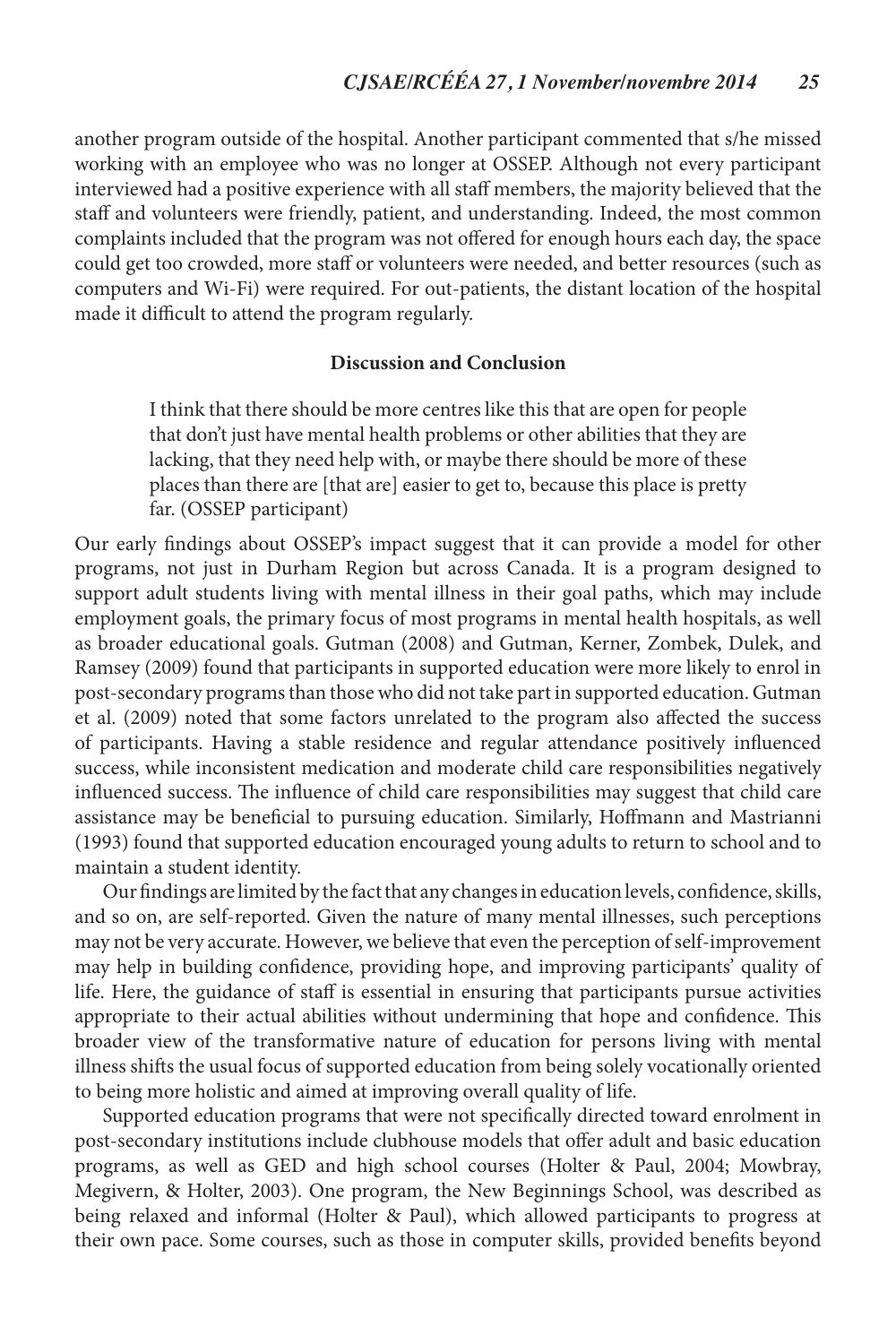job preparation; Koblik, Kidd, Goldberg, and Losier (2009) found that one such program resulted in improved social inclusion as well as vocational training. Such programs are more similar to the current offerings of OSSEP, which focuses on remedial education and upgrading.

Our preliminary findings reflect those of, for example, Gibbons et al. (1980), who found that adult self-learners are better able to gain control over their lives because they develop perseverance, self-discipline, and self-confidence. Our research extends and reinforces this finding in its focus on the impact of education on adults living with mental illness. Given the similarities between supported education and adult education, and that one in five adults experiences mental illness, our research can add depth to adult education programs. It can also serve to advocate for more flexibility in literacy and basic skills programs. In terms of the social, economic, and quality-of-life implications of programs such as OSSEP, we can return to Sen's (1999) capability deprivation argument. Given Sen's characterization of human capability development as necessary for freedom, mental illness not only limits growth and development, but also prevents learners from achieving the self-determination and independence that are integral parts of freedom. Further, Sen (2008) argued that having capability is not only an advantage but a form of power. He also described capability as central to the human obligation to create justice and equity that accompanies that power (p. 336). It is these aspects of freedom, justice, and equity that OSSEP and adult education ultimately hope to give to students.

#### **References**

- Anthony, W., & Unger, K. (1991). Supported education: An additional program resource for young adults with long term mental illness. *Community Mental Health Journal*, *27*(2), 145–156.
- Arbesman, M., & Logsdon, D. W. (2011). Occupational therapy interventions for employment and education for adults with serious mental illness: A systematic review. *American Journal of Occupational Therapy*, *65*(3), 238–246.
- Bellamy, C., & Mowbray, C. (1998). Supported education as an empowerment intervention for people with mental illness. *Journal of Community Psychology, 26*(5), 401–413.
- Best, L. J., Still, M., & Cameron, G. (2008). Supported education: Enabling course completion for people experiencing mental illness. *Australian Occupational Therapy Journal*, *55*(1), 65–68.
- Breslau, J., Lane, M., Sampson, N., & Kessler, R. C. (2008). Mental disorders and subsequent educational attainment in a US national sample. *Journal of Psychiatric Research, 42*(9), 708–716.
- Centre for Addiction and Mental Health. *Statistics on Mental Illness and Addictions.* Retrieved from http://www.camh.ca/en/hospital/about\_camh/newsroom/for\_reporters/pages/ addictionmentalhealthstatistics.aspx
- Collins, M., Bybee, D., & Mowbray, C. (1998). Effectiveness of supported education for individuals with psychiatric disabilities: Results from an experimental study. *Community Mental Health Journal*, *34*(6), 595–612.
- Corrigan, P. W., Barr, L., Driscoll, H., & Boyle, M. G. (2008). The educational goals of people with psychiatric disabilities. *Psychiatric Rehabilitation Journal*, *32*(1), 67–70.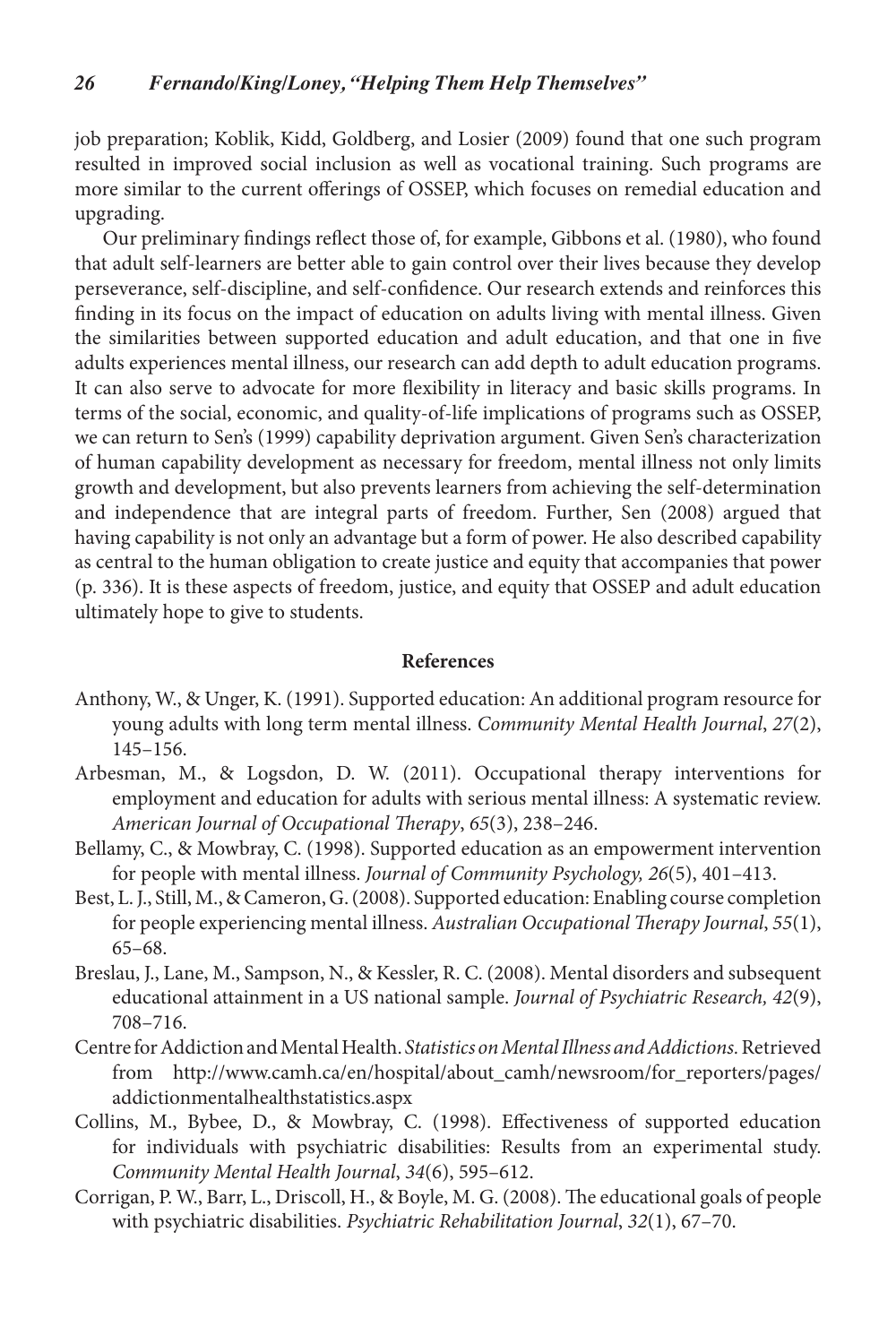- George Brown College. (2014). *Centre for Preparatory and Liberal Studies*. Retrieved from http://www.georgebrown.ca/PLS/
- Gibbons, M., Bailey, A., Comeau, P., Schmuck, J., Seymour, S., & Wallace, D. (1980). Toward a theory of self-directed learning: A study of experts without formal training. *Journal of Humanistic Psychology*, *20*(2), 41–56.
- Gilbert, R., Heximer, S., Jaxon, D., & Bellamy, C. (2004). Redirection through education: Meeting the challenges. *American Journal of Psychiatric Rehabilitation*, *7*(3), 329–345.
- de Girolamo, G., Dagani, J., Purcell, R., Cocchi, A., & McGorry, P. D. (2012). Age of onset of mental disorders and use of mental health services: Needs, opportunities and obstacles. *Epidemiology and Psychiatric Sciences*, 21(1), 47–57. doi:http://dx.doi.org/10.1017/ S2045796011000746
- Grace, A. P. (2013). *Lifelong learning as critical action: International perspectives on people, politics, policy, and practice*. Toronto: Canadian Scholars' Press.
- Gutman, S. A. (2008). Supported education for adults with psychiatric disabilities. *Psychiatric Services*, *59*(3), 326–327.
- Gutman, S., Kerner, R., Zombek, I., Dulek, J., & Ramsey, A. (2009). Supported education for adults with psychiatric disabilities: Effectiveness of an occupational therapy program. *American Journal of Occupational Therapy, 63*(3), 245–254.
- Hoffmann, F. L., & Mastrianni, X. (1993). The role of supported education in the inpatient treatment of young adults: A two-site comparison. *Psychosocial Rehabilitation Journal*, *17*(1), 109–119.
- Holter, M., & Paul, T. (2004). Education as a signature program at Breakthrough Club of Sedgwick County. *American Journal of Psychiatric Rehabilitation, 7*(3), 301–313.
- Huntington, W. (2013). *The Ontario Shores Supported Education Program Outline*
- *(OSSEP)*. Unpublished internal document.
- Isenwater, W., Lanham, W., & Thornhill, H. (2002). The college link program: Evaluation of a supported education initiative in Great Britain. *Psychiatric Rehabilitation Journal, 26*(1), 43–51.
- Kessler, R. C., Amminger, P., Aguilar-Gaxiola, S., Alonso, J., Lee, S., and Ustun, T. B. (2007). Age of onset of mental disorders: A review of recent literature. *Current Opinion in Psychiatry,* 20(4), 359–364.
- Kessler, R. C., Foster, C. L., Saunders, W. B., & Stang, P. E. (1995). Social consequences of psychiatric disorders, I: Educational attainment. *American Journal of Psychiatry, 152*(7), 1026–1032.
- Koblik, M., Kidd, S. A., Goldberg, J. O., & Losier, B. (2009). So I wouldn't feel like I was excluded: The learning experience in computer education for persons with psychiatric disabilities. *Psychiatric Rehabilitation Journal, 32*(4), 306–308.
- Leonard, E., & Bruer, R. (2007). Supported education strategies for people with severe mental illness: A review of evidence based practice. *International Journal of Psychosocial Rehabilitation, 11*(1), 97–109.
- Mansbach-Kleinfeld, I., Sasson, R., Shvarts, S., & Grinshpoon, A. (2007). What education means to people with psychiatric disabilities: A content analysis. *American Journal of Psychiatric Rehabilitation*, *10*(4), 301–316.
- Megivern, D., Pellerito, S., & Mowbray, C. (2003). Barriers to higher education for individuals with psychiatric disabilities. *Psychiatric Rehabilitation Journal, 26*(3), 217–231.